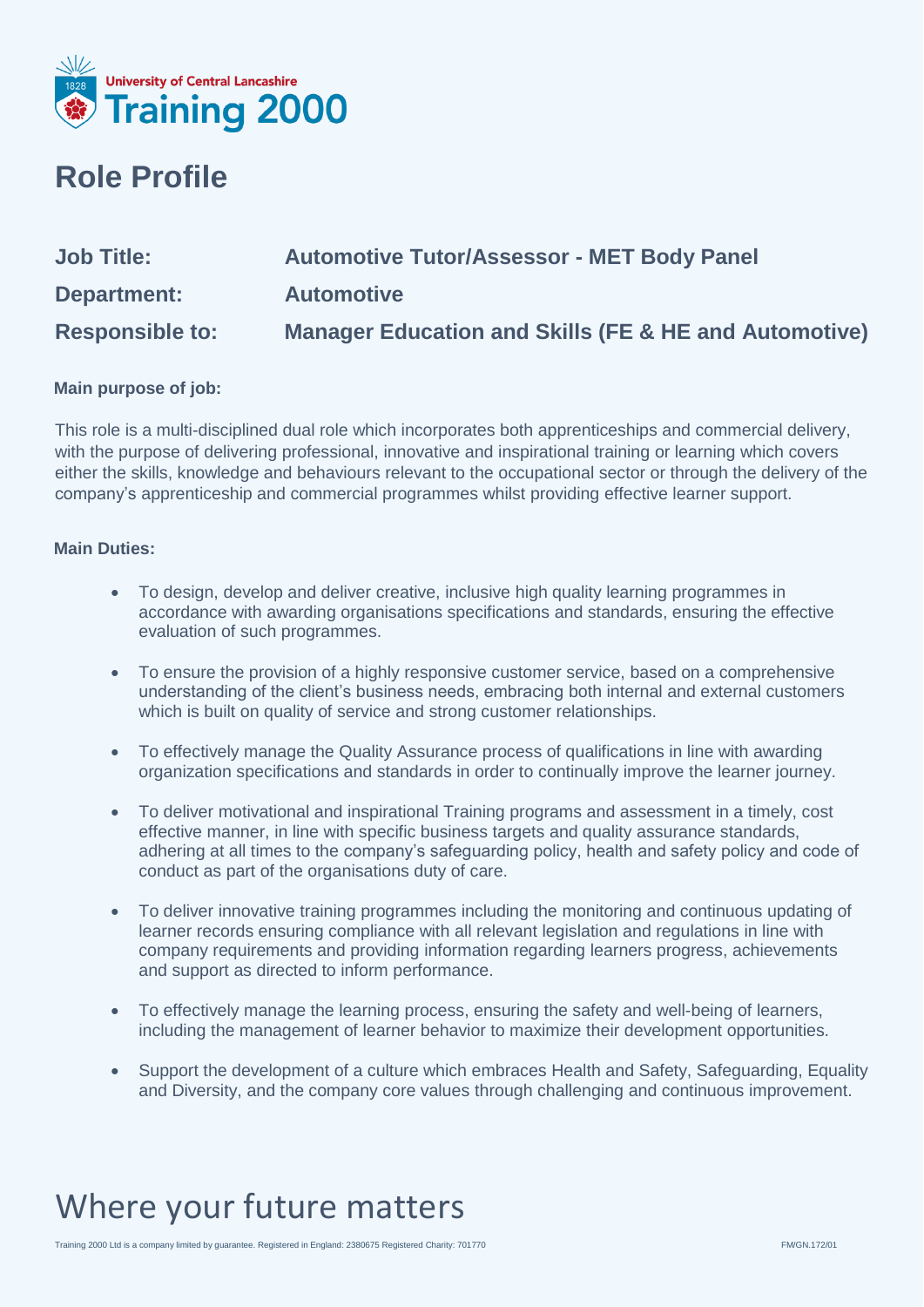

- To ensure the safety and well-being of all learners in all work related and learning environments in accordance with the company's safeguarding policy, health and safety policy, equality and diversity policies and code of conduct as part of the organisations duty of care.
- To carry out regular risk assessments of the learning process and associated environments in accordance with the company's risk assessment policy and procedure, and accordingly implement any relevant control measures/action plans.
- To professionally liaise and work with all key stakeholders involved in the learning process to ensure full integration, support and promotion of the company's services.
- To be responsible for self-development including Continuous Professional Development and competence, incorporating both academic and professional training, in line with the Institute for Learning Code of Professional conduct and awarding body requirements.
- To be flexible within the job role to support the department programmes and requirements.
- To demonstrate knowledge and compliance with regards to GDPR and all associated Data Protection legislation. This includes having due regard for any personal data that you may come into contact with in your role which includes learners/ customers/ staff, especially when using portable or personal devices (laptops and mobile phones) or when working remotely, in order to keep data secure and confidential.
- To keep up to date with all GDPR and data protection policies and legislation and understand and report any data security breaches promptly to the appropriate persons
- To undertake any other duties comparable with the role as requested by a member of the leadership team.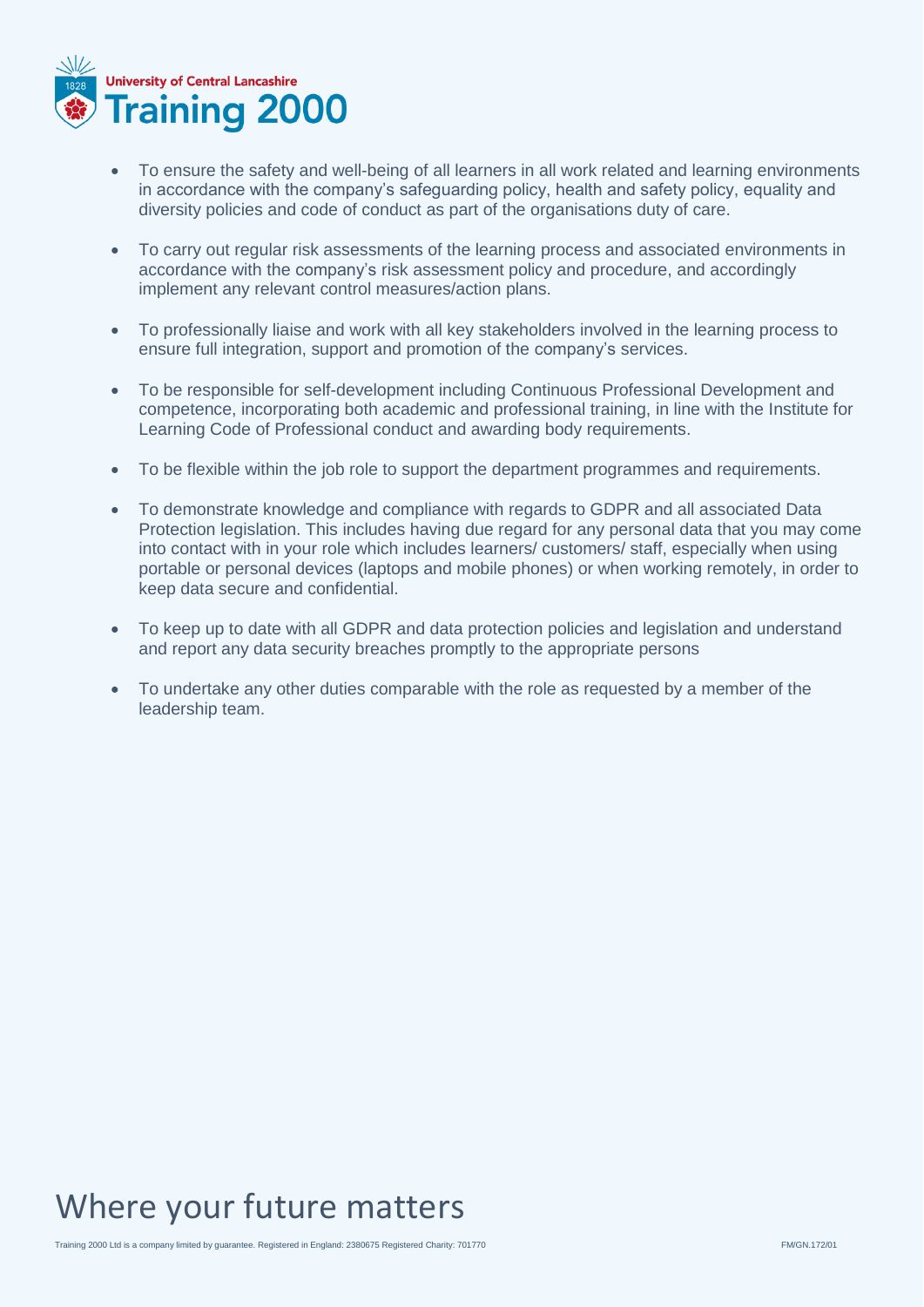

### **Person Specification**

| <b>Job Title:</b>      | <b>Automotive Tutor/Assessor - MET Body Panel</b>                |
|------------------------|------------------------------------------------------------------|
| Department:            | <b>Automotive</b>                                                |
| <b>Responsible to:</b> | <b>Manager Education and Skills (FE &amp; HE and Automotive)</b> |

| <b>Criteria</b>                    | <b>Essential requirements</b>                                                                                                                                                                                                                                                                                                                                                                                                                                                                                                                                                                                                                                                                                                                                                                                                                                                                                                                                                                                                                                                                                                                                                         | <b>Desirable requirements</b>                                                                                                                                                                                                                                                                                                                                          |
|------------------------------------|---------------------------------------------------------------------------------------------------------------------------------------------------------------------------------------------------------------------------------------------------------------------------------------------------------------------------------------------------------------------------------------------------------------------------------------------------------------------------------------------------------------------------------------------------------------------------------------------------------------------------------------------------------------------------------------------------------------------------------------------------------------------------------------------------------------------------------------------------------------------------------------------------------------------------------------------------------------------------------------------------------------------------------------------------------------------------------------------------------------------------------------------------------------------------------------|------------------------------------------------------------------------------------------------------------------------------------------------------------------------------------------------------------------------------------------------------------------------------------------------------------------------------------------------------------------------|
| Knowledge &<br>Qualifications      | Appropriate qualification to deliver on<br>$\bullet$<br><b>MET Body Panel programmes</b><br>Qualifications and /or experience in<br>$\bullet$<br>at least 2 disciplines, to meet<br>awarding body compliance (or willing<br>to work towards)<br>Robust knowledge of vocational<br>$\bullet$<br>occupational qualifications and<br>curriculum including Functional Skills<br>and behaviors associated with<br>apprenticeships.<br>Accredited qualification minimum<br>$\bullet$<br>Level 2 in Literacy, Numeracy & ICT.<br>Minimum of IOSH - Working Safely<br>$\bullet$<br>Comprehensive knowledge of<br>$\bullet$<br>relevant vocational sectors.<br>Comprehensive knowledge of all<br>$\bullet$<br>Company Safeguarding, Health and<br>Safety policies and procedures and<br>their application.<br>Strong understanding of the<br>$\bullet$<br>Company's performance and risk<br>management policies and<br>procedures and associated<br>employment legislation.<br>Strong knowledge of Health & Safety<br>$\bullet$<br>legislation and how to implement<br>effective policy.<br>Strong knowledge of Equality &<br>$\bullet$<br>Diversity and how to implement<br>effective policy. | Possession of a professional<br>$\bullet$<br>qualification in accordance with<br>occupational position held (e.g. an<br>assessor/internal verifier's award<br>and vocational qualification -<br>minimum level 3).<br><b>Advice and Guidance Qualification</b><br>Level 3 or equivalent<br>Strong knowledge of quality<br>assurance practice (assessment<br>processes). |
| Skills &<br>Relevant<br>Experience | Demonstrates highly effective<br>$\bullet$<br>planning and organisation skills.<br>Demonstrates strong communication<br>$\bullet$<br>skills at all levels when interacting<br>with internal and external customers<br>and stakeholders, giving impartial                                                                                                                                                                                                                                                                                                                                                                                                                                                                                                                                                                                                                                                                                                                                                                                                                                                                                                                              | Significant experience of<br>curriculum design, development<br>and delivery within the relevant<br>occupational sector.<br><b>Excellent and proven</b><br>understanding of classroom                                                                                                                                                                                   |